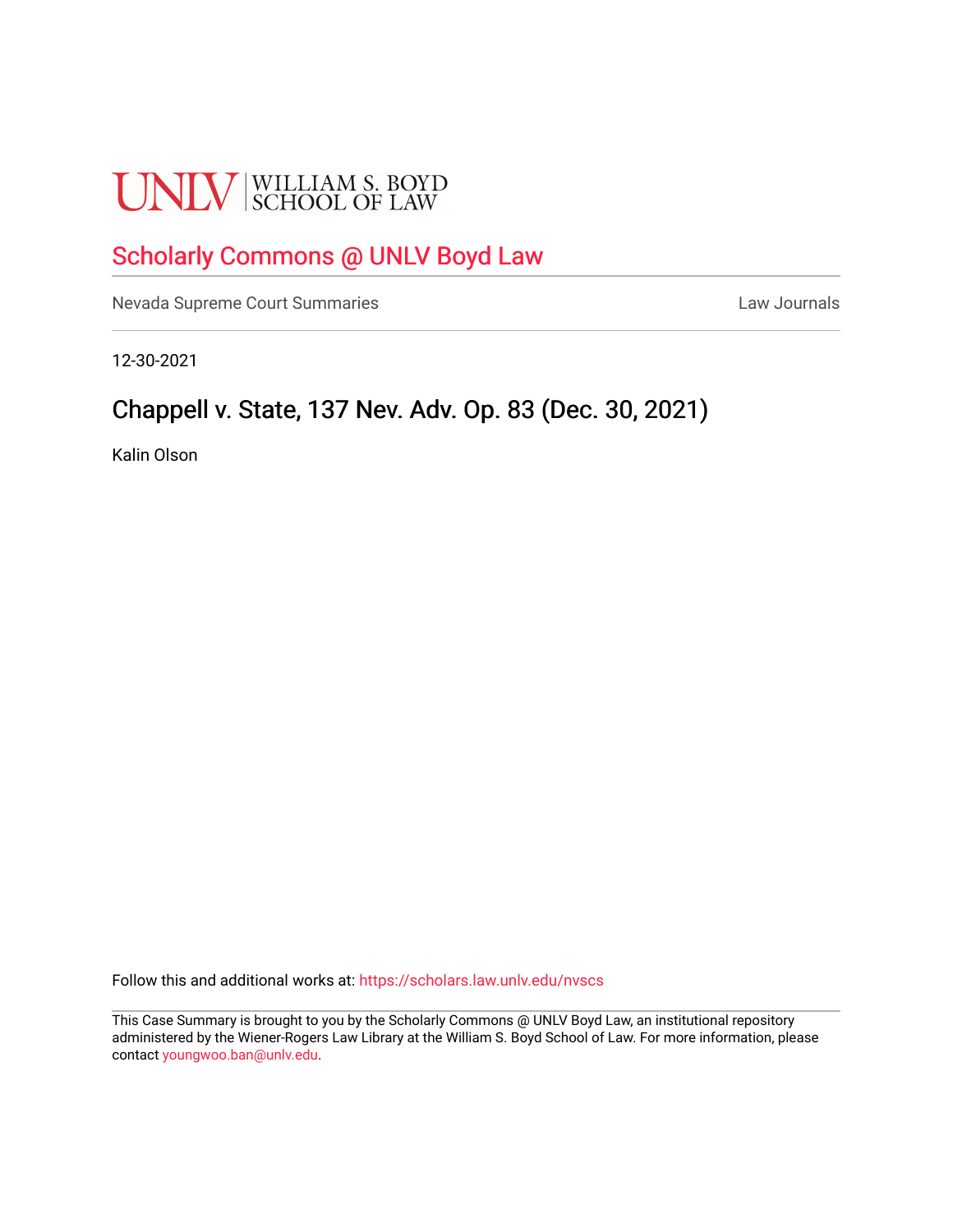# **Criminal Law: APPEAL DISMISSING A POSTCONVICTION PETITION FOR A WRIT OF HABEAS CORPUS**

#### **Summary:**

In an opinion drafted by Justice Cadish, the Nevada Supreme Court considered a case in which several mandatory procedural bars apply to postconviction habeas petitions under NRS Chapter 34. A petitioner must demonstrate good cause and prejudice in order to overcome the mandatory procedural bars and avoid dismissal of a postconviction habeas petition. A claim of good cause must be raised by the petitioner within a reasonable time after it becomes available. The Court concludes that the ineffective assistance claims lack merit and affirmed the district court order dismissing Chappell's third postconviction petition for a writ of habeas corpus as procedurally barred.

#### **Facts and Procedural History:**

Nearly three decades ago, while appellant James Chappell was serving time in a Las Vegas jail for domestic battery, he was mistakenly released from custody. After being released, Chappell broke into the home of his ex-girlfriend, molested her, and then stabbed her to death with a kitchen knife. Chappell was found guilty of first-degree murder with the use of a deadly weapon, robbery with the use of a deadly weapon, and burglary. The jury sentenced him to death for the murder, and the Court affirmed the judgment and sentence on direct appeal.<sup>2</sup>

Chappell asserted the ineffective assistance of his first postconviction counsel as good cause and prejudice to raise procedurally barred grounds for relief from the guilt phase of his trial. But he did not do so until after the penalty phase retrial he obtained in the first postconviction proceeding, the direct appeal from the judgment entered after the penalty phase retrial, and the remittitur issued on appeal from the district court order denying his second postconviction habeas petition

Chappell filed a postconviction appeal for a writ of habeas corpus. While the district court rejected Chappell's claims related to the guilt phase, it found that Chappell received ineffective assistance during the penalty phase and a new penalty hearing was ordered.<sup>3</sup> At the penalty-phase retrial, the jury returned a death sentence, and the Court affirmed the sentence on appeal.<sup>4</sup>

After the penalty-phase retrial, Chappell filed a second postconviction petition for a writ of habeas corpus, this time challenging the death sentence imposed at the penalty phase retrial. The district court denied the petition, and the Court affirmed.<sup>5</sup> A third postconviction petition for a writ of habeas corpus was filed in November of 2016. The district court dismissed the petition

<sup>&</sup>lt;sup>1</sup> By Kalin Olson.

<sup>2</sup> Chappell v. State (Chappell I), 114 Nev. 1403, 972 P.2d 838 (1998).

<sup>3</sup> Chappell v. State (Chappell II), Docket No. 43493 (Order of Affirmance, Apr. 7, 2006.

<sup>4</sup> Chappell v. State (Chappell III), No. 49478, 2009 WL 3571279 (Nev. Oct. 20, 2009) (Order of Affirmance).

<sup>5</sup> Chappell v. State (Chappell IV), No. 61967, 2015 WL 3849122 (Nev. June 18, 2015) (Order of Affirmance).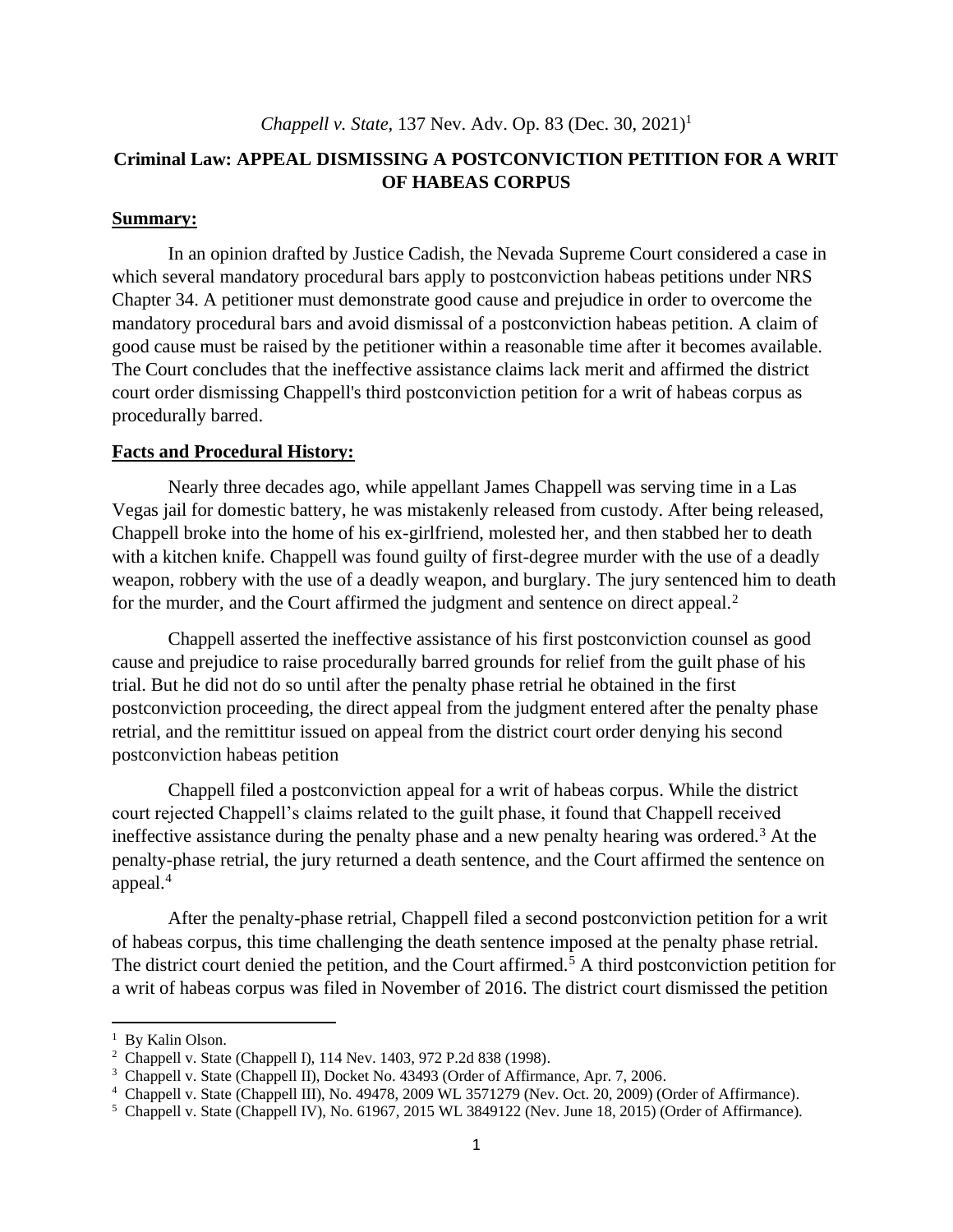as procedurally barred after conducting a limited hearing on one of the claims. The case at hand is the appeal that followed.

# **Discussion:**

# *The district court did not err in dismissing the petition as untimely, successive, and an abuse of the writ*

Under NRS 34.726(1) "[A] petition that challenges the validity of a judgment or sentence must be filed within 1 year after entry of the judgment of conviction or, if an appeal has been taken from the judgment, within 1 year after the appellate court . . . issues its remittitur." Chappell filed his third postconviction habeas petition over 17 years after the remittitur issued in the appeal from the original judgment, and over 6 years after the remittitur issued in the appeal from the judgment entered after the penalty-phase retrial.

This third petition was subject to multiple, mandatory procedure bars. Many of the grounds for relief in the petition had been waived by Chappell because he could have raised them in the previous postconviction petitions, or on direct appeal. Chappell had to demonstrate good cause and prejudice in order to avoid dismissal based on the procedural bars. Referring to both his first and second postconviction counsel, Chappell claimed to demonstrate good cause and prejudice.

Ineffective postconviction counsel can give cause for a successive and untimely petition where counsel was appointed as a matter of right, but only if the counsel claim is not itself untimely and thus barred procedurally. A postconviction-counsel claim is raised within a reasonable time and is not procedurally barred when it is raised within one year of "the conclusion of the postconviction proceedings in which the ineffective assistance allegedly occurred."<sup>6</sup>

# *Chappell did not timely raise the good-cause claims based on ineffective assistance of first postconviction counsel*

The Court disagreed with Chappell's claims that the first postconviction counsel's ineffectiveness provides good cause to raise procedurally barred grounds for relief from the conviction, and that the third petition provided his first opportunity to pursue the claims. The remittitur in Chappell's first postconviction appeal was issued in May of 2006. Chappell had one year from this date to assert counsel's ineffectiveness as good cause to raise the challenges to his conviction but missed that deadline by almost a decade.

Relying on *Johnson v. State*, <sup>7</sup> Chappell first argued that after obtaining relief from the original death sentence, no judgment of conviction to challenge in a postconviction petition existed until the new judgment was entered. However, the Court holding in *Johnson* dealt with a penalty phase retrial that had been granted on direct appeal, rather than a penalty phase retrial granted in a postconviction proceeding as was the case here. *Johnson* distinguished between

<sup>6</sup> *Rippo*, 134 Nev. at 420, 423 P.3d at 1096.

<sup>7</sup> Johnson v. State, 133 Nev. 571, 402 P.3d 1266 (2017).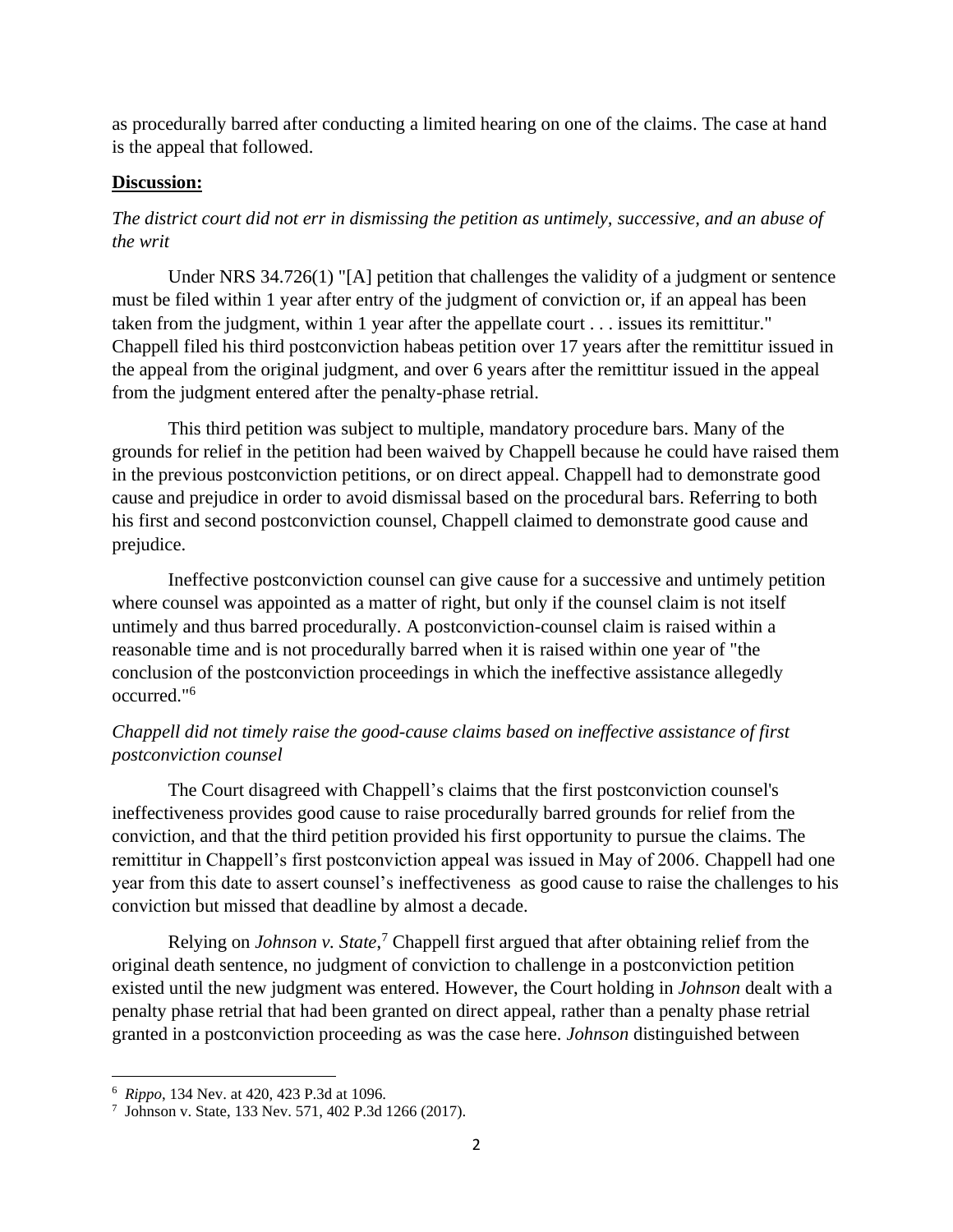cases where the death sentence was reversed on direct appeal and those where the death sentence was vacated in a postconviction proceeding.<sup>8</sup>

Chappell next argued that if he had filed a petition raising the postconviction-counsel claims before the penalty phase retrial, appeal, and challenges were complete, there would have been confusion about whether the petition would be subject to the special rules that apply to petitions filed by a person who is under a death sentence. The Court disagreed, stating that requiring a person in Chappell's position to file a postconviction petition before a penalty phase retrial and related challenges are complete would not lead to possible confusion.

The Court again disagreed with Chappell's third argument that he could not raise his good cause claims sooner because first postconviction counsel continued to represent him in the penalty phase retrial and no new postconviction counsel was appointed to represent him on a second postconviction petition. The continued representation of Chappell did not impede his ability to file a second postconviction petition asserting that the first postconviction counsel's ineffectiveness provided good cause to raise procedurally barred challenges to the conviction.

Consistent with earlier cases, Chappell's good cause claims based on first postconviction counsel's ineffective performance were available when the remitter issued on appeal from the district court's order denying his petition. Because he filed the petition asserting those claims over a year later, the claims were untimely and could not provide good cause.

# *Chappell timely raised good-cause claims based on second postconviction counsel's alleged ineffective assistance*

When Chappell raised claims that counsel's ineffectiveness during the second postconviction proceeding provide good cause to raise procedurally barred grounds for relief, he did so within one year after they became available. This met the first component of the good cause showing required under NRS 34.726(1). To satisfy the second component, Chappell also had to prove that the counsel was ineffective.

# *Chappell's claims that second postconviction counsel provided ineffective assistance lack merit*

To prove that second postconviction counsel was ineffective, Chappell had to show "(1) that counsel's performance was deficient and (2) that counsel's deficient performance prejudiced [him]."<sup>9</sup> Conclusory or general assertions of deficient performance are insufficient, and a petitioner must specifically articulate how counsel's performance prejudiced the petitioner. When considering whether Chappell proved that second postconviction counsel provided ineffective assistance, the Court addressed the merits of the procedurally barred grounds for relief

### *Failure to support claims related to evidence of Fetal Alcohol Spectrum Disorders*

Chappell argued that penalty phase counsel should have presented evidence of Fetal Alcohol Spectrum Disorders (FASD) and of Chappell's irreversible brain damage due to prenatal

<sup>8</sup> *Id*. at 575, 402 P.3d at 1273.

<sup>9</sup> *Rippo*, 134 Nev. at 423, 423 P.3d at 1098.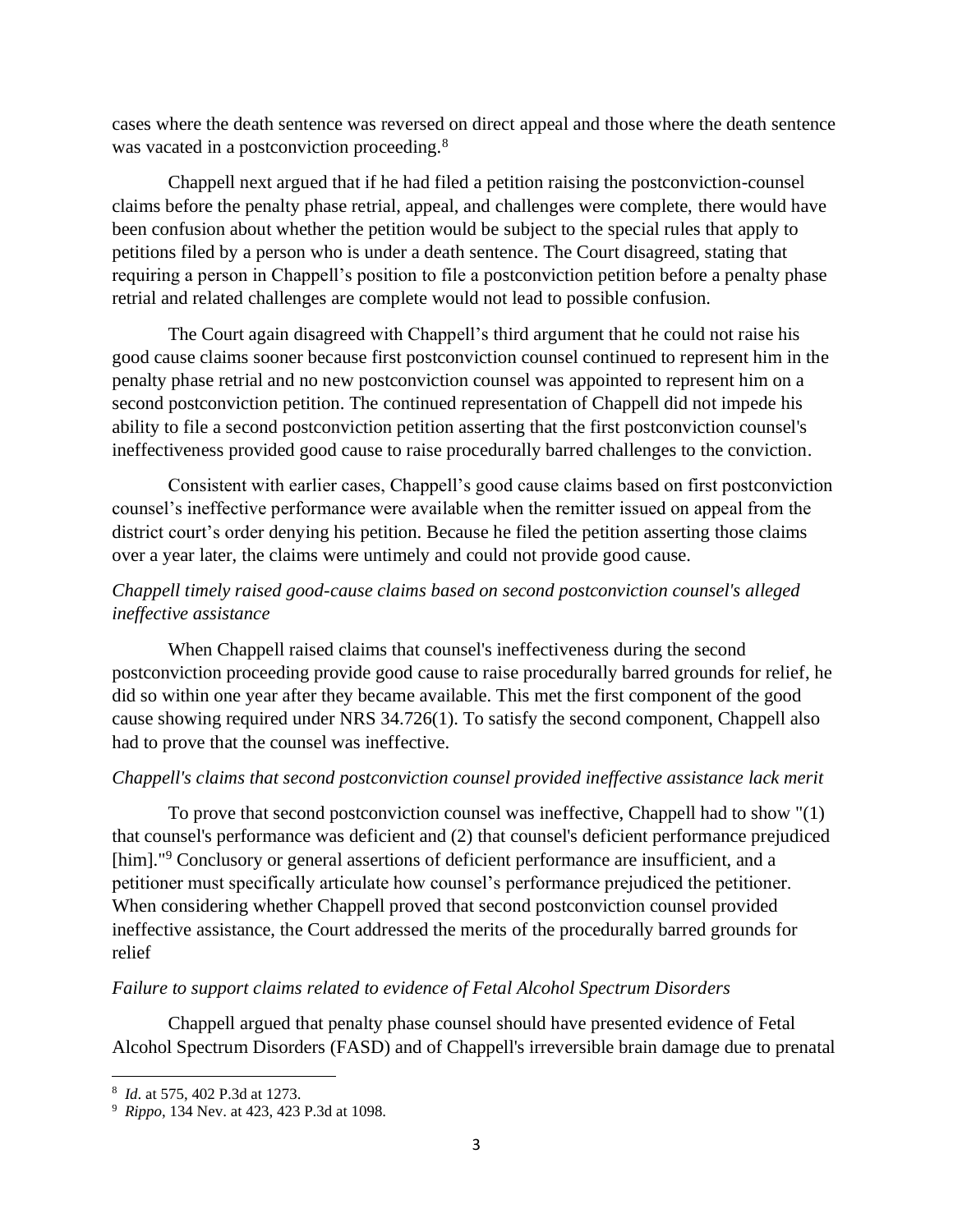exposure to alcohol and drugs. The second postconviction petition included a similar claim that was rejected on its merits. Chappell argued that second postconviction counsel did not support the claim with enough evidence, or in a compelling manner. After conducting an evidentiary hearing on this claim, the district court concluded that penalty phase counsel presented most of the evidence Chappell hoped to introduce and rejected the postconviction counsel claim. Chappell failed to demonstrate that he would have been granted relief had the FASD claim been handled differently by second postconviction counsel.

# *Failure to raise grounds for relief based on ineffective assistance during jury selection at the penalty phase retrial*

Chappell claimed that second postconviction counsel provided ineffective assistance by omitting multiple procedurally barred grounds for relief related to jury selection at the penalty phase retrial. He alleges that penalty phase counsel should have challenged several biased venire members who ultimately were seated on the jury for the penalty phase retrial, that the trial court erroneously denied his for-cause challenges of three venire members who did not serve on the jury during the penalty phase retrial, and that penalty phase counsel did not attempt to rehabilitate death-scrupled venire members.

Chappell's appellate arguments and pleading are deficient. The appellate arguments rely on ineffective assistance of second postconviction counsel to overcome the procedural bars to his claim, but his pleadings do not allege in what ways counsel's performance was ineffective. Chappell did not show that second postconviction counsel acted unreasonably in omitting these claims, and thus failed to demonstrate cause and prejudice.

#### *Failure to raise grounds for relief based on evidence of Chappell's traumatic childhood*

Chappell argued that penalty phase counsel did not investigate and present evidence of his traumatic childhood. According to Chappell, counsel should have presented more evidence about his family history of substance abuse and mental illness. Attempting to overcome the procedural bars to this claim, Chappell asserted that second postconviction counsel provided ineffective assistance in omitting it, but his pleadings omitted anything specific about counsels performance in this regard.

Penalty phase counsel's omission did not prejudice Chappell. The record revealed that several jurors found several mitigating circumstances that covered the subjects identified in this claim, and that postconviction counsel pursued a reasonable strategy focused on eliminating the single aggravating circumstance that, if successful, would have made Chappell ineligible for the death penalty. Thus, the district court did not err in denying this penalty-phase-counsel claim as procedurally barred without conducting an evidentiary hearing.

#### *Failure to present expert witnesses*

Chappell argued that penalty phase counsel should have presented evidence of his drug addiction through an addiction expert, the effects of drugs on the brain through a neuropharmacologist, and his childhood through an expert on trauma. Chappell again failed to specifically allege how second postconviction counsel performed deficiently in this area.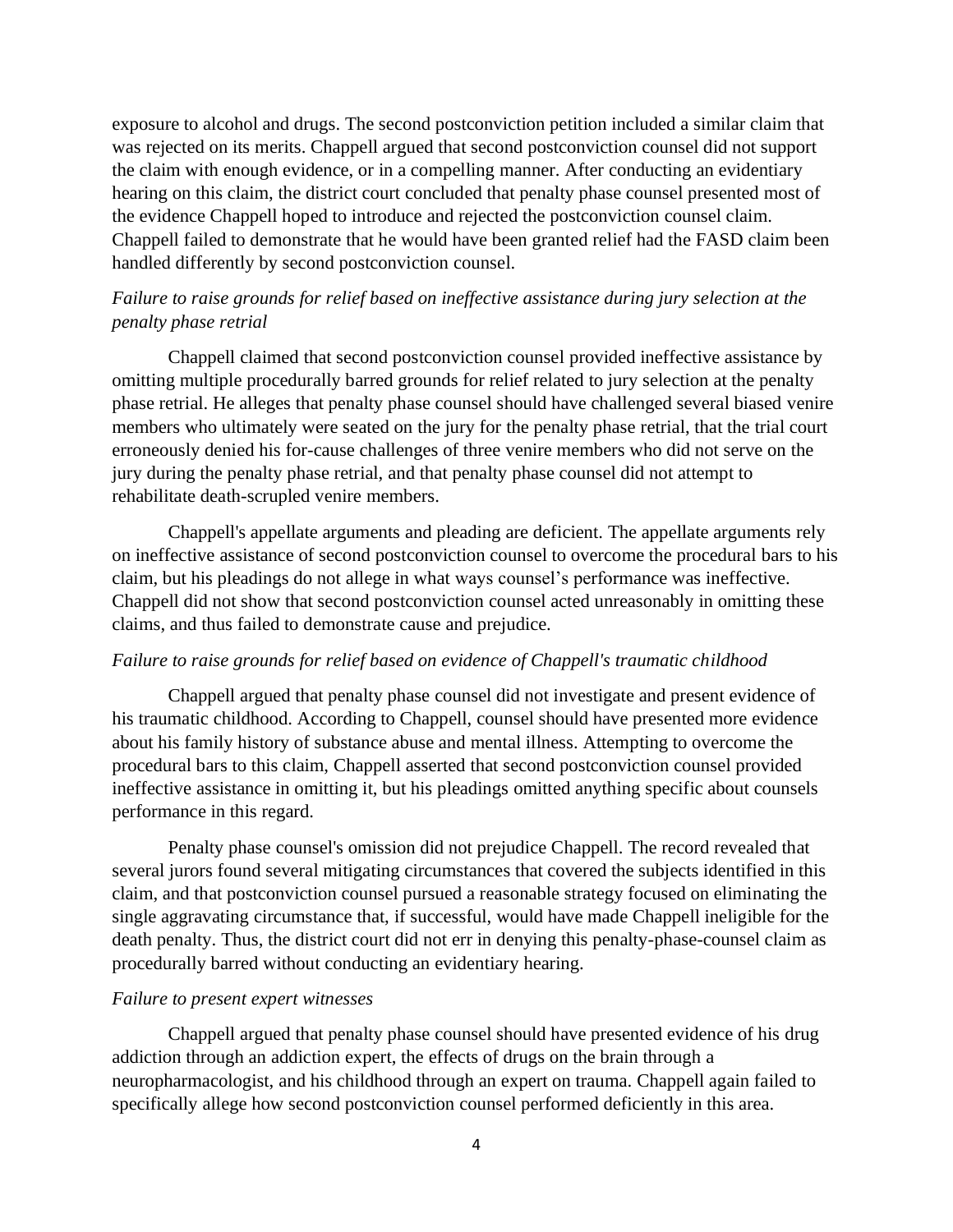#### *Failure to prepare witnesses*

Chappell argued that penalty phase counsel did not adequately prepare witnesses to testify during the penalty phase retrial. Chappell failed to present valid argument that the State was able to discredit certain witnesses because penalty phase counsel did not adequately prepare them to testify, nor did he show prejudice due to failure to adequately prepare those witnesses.

#### *Failure to object to prosecutorial misconduct*

Chappell complained about multiple instances of alleged prosecutorial misconduct, claiming that penalty phase counsel should have objected. The record revealed that second postconviction counsel raised some of the prosecutorial misconduct arguments, but the Court rejected them. Chappell failed to prove that second postconviction counsel provided ineffective assistance.

#### *Failure to object during penalty phase retrial*

Chappell claimed that penalty phase counsel should have made various objections during the penalty phase retrial. The petition indicates that Chappell raised some of these allegations in his direct appeal after the penalty phase retrial and the Court rejected them. The remaining allegations are addressed and rejected by the Court.

#### *Failure to challenge jury instructions*

Chappell contended that penalty phase counsel did not object to erroneous jury instructions and that second postconviction counsel provided ineffective assistance by omitting related penalty-phase-counsel claims. He again made no specific allegation about counsel's performance. The trial court correctly instructed the jury in the penalty phase retrial.

#### *Failure to challenge the death penalty*

Chappell raised numerous challenges to Nevada's death penalty scheme and his death sentence. That the penalty is applied in an arbitrary and capricious way, and the total time on death row renders the sentence unconstitutional. By not raising these claims on appeal from the judgment entered after the penalty phase retrial, Chappell waived these claims and must demonstrate good cause and actual prejudice to assert them. Chappell's pleadings and appellate arguments were deficient in demonstrating good cause and prejudice.

#### *Ineffective assistance of appellate counsel*

Chappell claimed appellate counsel who represented him did not effectively argue claims he raised elsewhere in the third petition. The allegations about counsel's performance are once again vague and fail to sufficiently assert that second postconviction counsel unreasonably omitted the appellate-counsel claims.

#### *Cumulative error as good cause*

Chappell argued that in order to take into account their cumulative effect alongside the claims presented in the third petition, the district court should have considered several claims